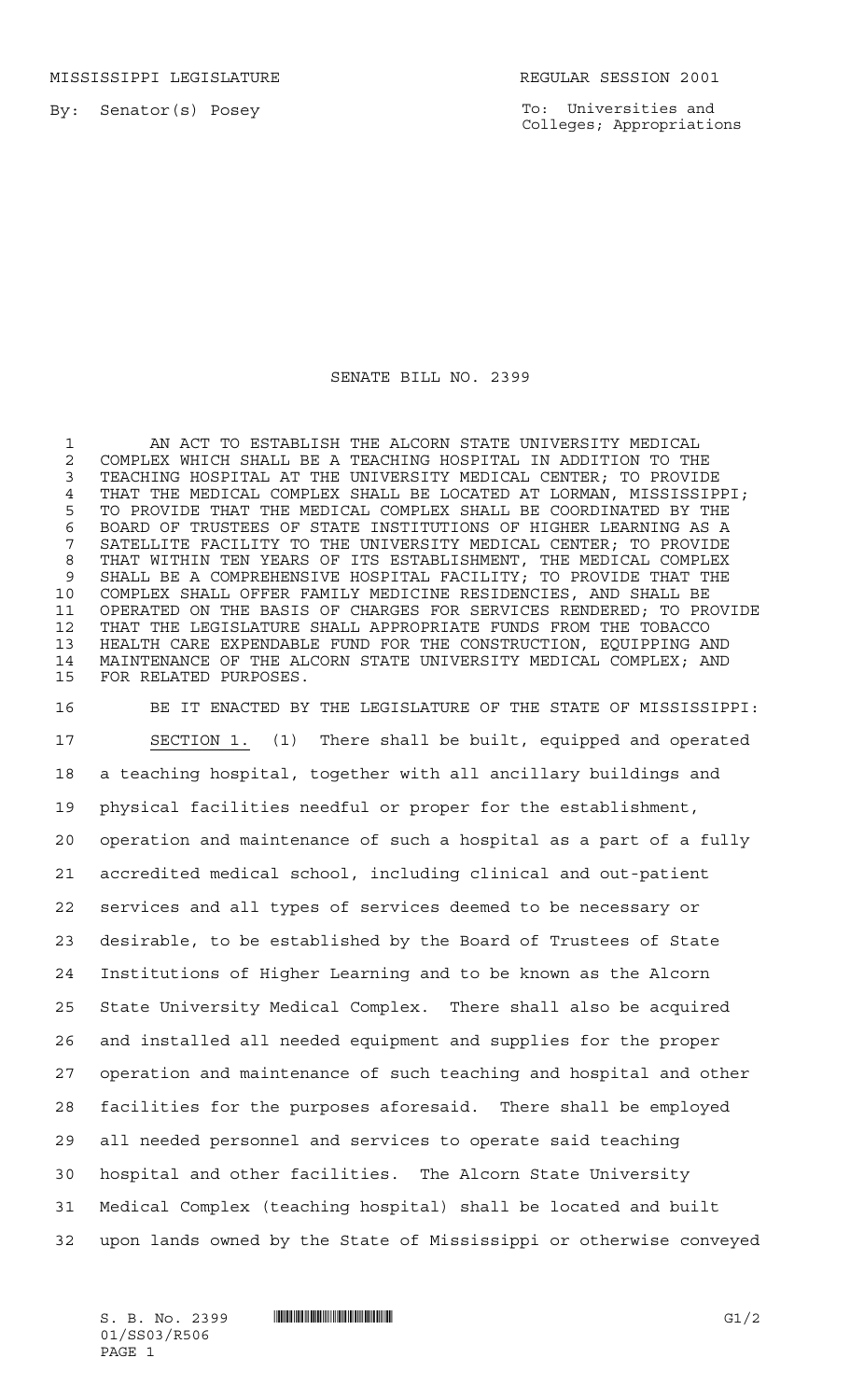to the State of Mississippi for this purpose in or near the City of Lorman, Mississippi.

 (2) The Bureau of Building, Grounds and Real Property Management shall construct the buildings and all other related facilities for said teaching hospital. When such buildings shall have been constructed and made ready for occupancy, the lands, buildings and other improvements erected thereon, shall be conveyed by the bureau to Alcorn State University, and title to said property shall be vested in Alcorn State University.

 (3) The Alcorn State University Medical Complex (teaching hospital) shall be operated as departments of Alcorn State University. However, the Board of Trustees of State Institutions of Higher Learning shall provide that said teaching hospital shall be affiliated with the University Medical Center as a satellite facility of the medical center. At the time of its establishment, the teaching hospital shall offer a limited number of medical specialties as determined by the University Medical Center, but the number of medical specialties offered at the hospital shall be gradually expanded so that within ten (10) years from the date of its establishment, it shall be a comprehensive hospital facility offering substantially all of the medical specialties offered at University Medical Center, and residencies shall be established at the new teaching hospital to accomplish this requirement. The teaching hospital shall offer family medicine residencies from the date of its establishment.

 (4) The teaching hospital established under this section shall be utilized to serve the people of Mississippi generally. It shall be operated on the basis of charges for services rendered, but there shall be a reasonable volume of free work; however, such volume shall never be less than one-half (1/2) of its respective bed capacity. The income derived from the operation of the teaching hospital shall be utilized toward the payment of the operating expenses of the hospital. The teaching

 $S. B. No. 2399$  . The set of  $\mathbb S$  and  $S. S. S. S.$ 01/SS03/R506 PAGE 2